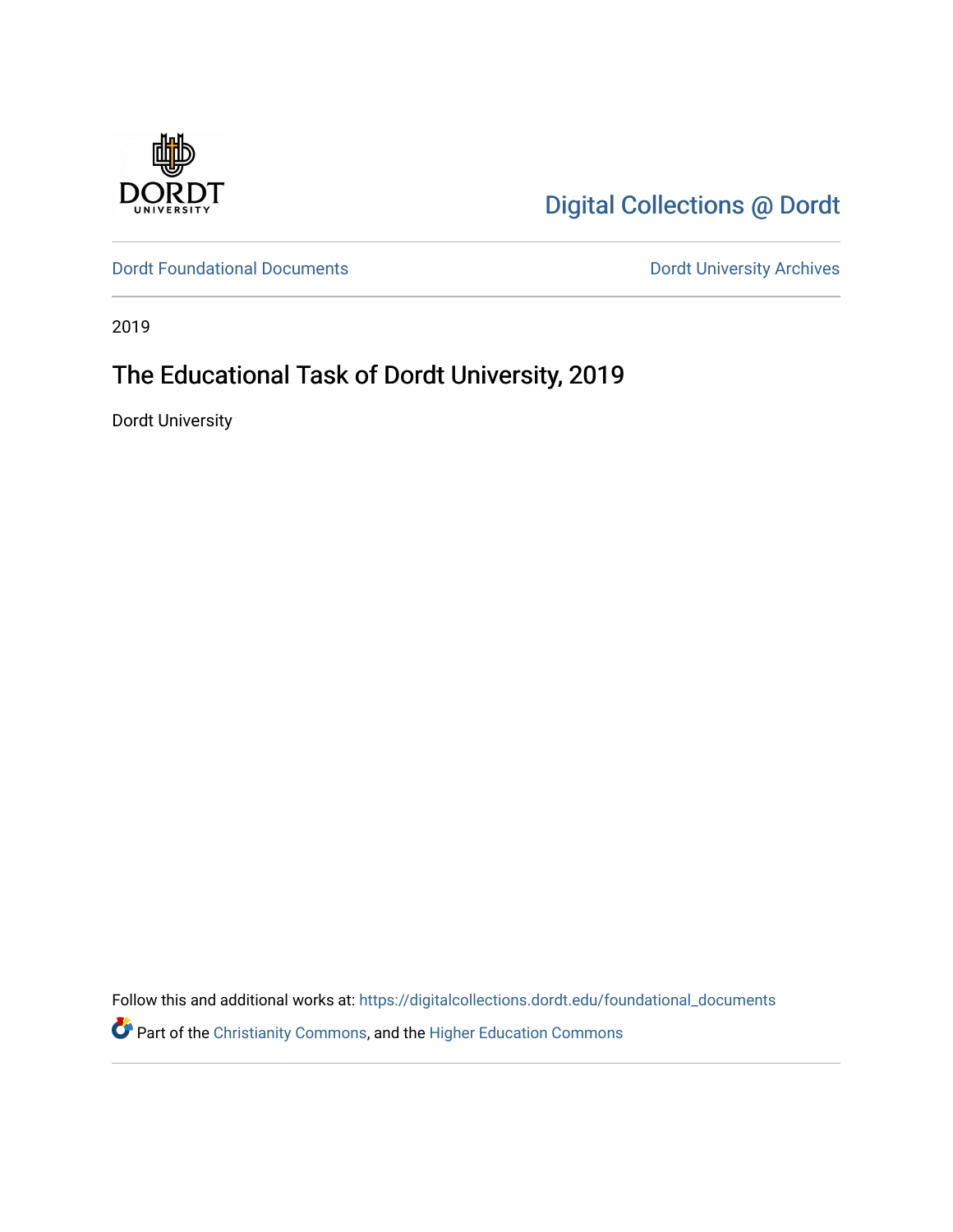

# The Educational Task of Dordt University

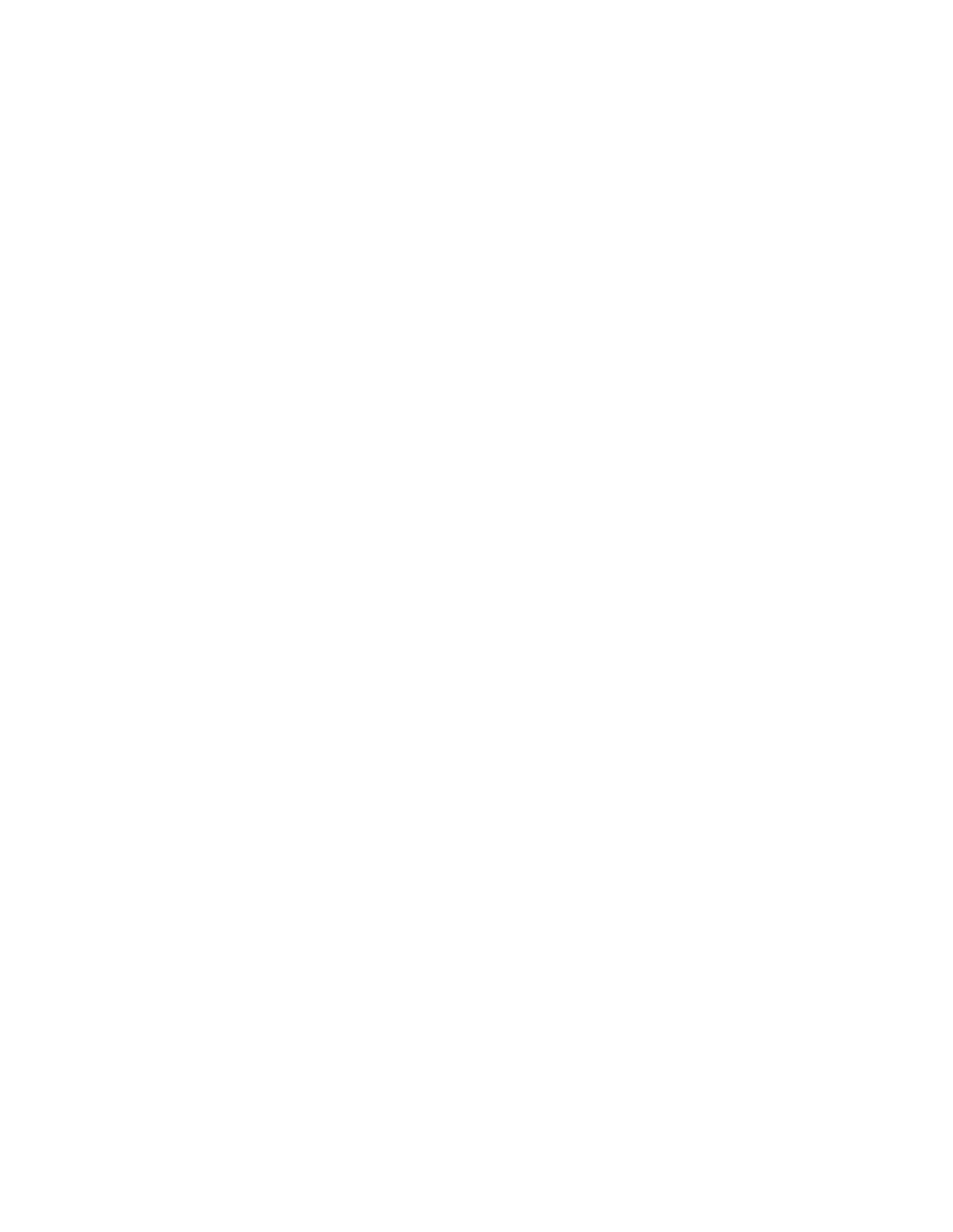### Preface

As an institution of higher education committed to the Reformed, Christian perspective, Dordt University equips students, alumni, and the broader community to work effectively toward Christcentered renewal in all aspects of contemporary life.

Under the supervision of the board of trustees, the Dordt faculty has written and adopted a statement of purpose describing how a **Reformed** confession of biblical faith impacts Christian higher education.

All who are associated with Dordt pledge to prayerfully pursue the purposes outlined in this document as we engage together in educating God's covenant people for faithful service in the kingdom of Jesus Christ. The first such statement, adopted in 1961, consisted of seventeen propositions to guide the development of the educational program. A more detailed statement was later formulated in 1968 titled *Scripturally-Oriented Higher Education*. Between 1979 and 1996, *The Educational Task of Dordt University* was developed and adopted. In 2015, a committee was charged with updating the language of the document and renewing a commitment of ownership among a new generation of campus faculty and staff. In 2018, after three years of revision and renewal, the Board of Trustees approved *The Educational Task* in its current form. This document now serves as the biblicallybased, confessional foundation for the entire academic enterprise of Dordt.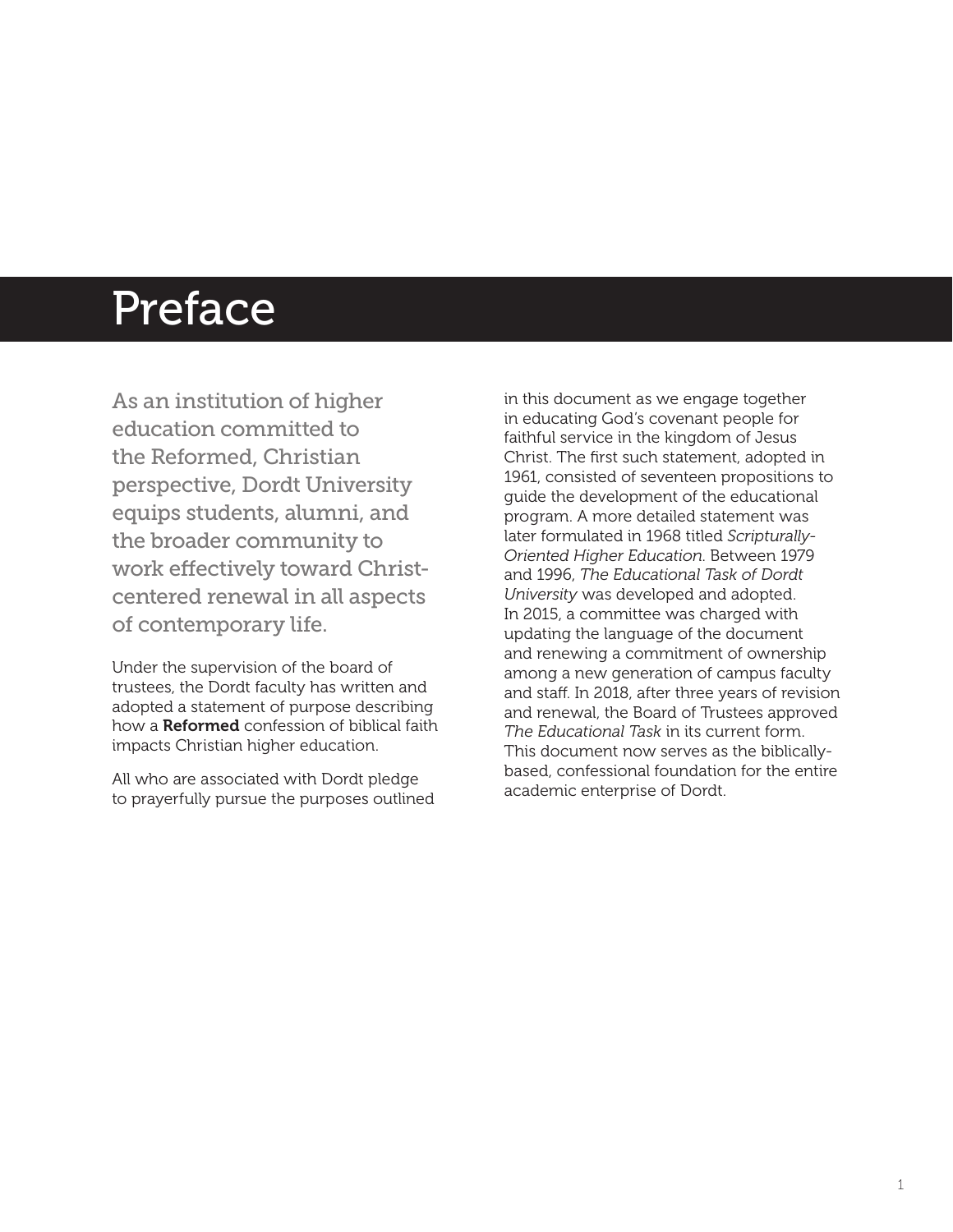### Introduction

This document sets forth the principles that direct Dordt University in performing its educational task.

Dordt was established and is sustained by a Reformed, Christian community dedicated to the meaningful expression of biblical principles in education. Those who first showed interest in founding a college in Northwest Iowa stated their vision in a 1937 report submitted by Classis Ostfriesland (now Classis Northcentral Iowa) of the Christian Reformed Church:

That Classis Ostfriesland invite Classis Pella, Minnesota, Orange City, and Sioux Center to join with us in working towards the organization, support and control of a Christian junior college in harmony with Reformed principles. The aim of such a junior college is to give young people an education that is Christian, not merely in the sense that devotional exercises are appended to the ordinary work of the college, but in the larger and deeper sense that all the class work, all the students' intellectual, emotional, and imaginative activities shall be permeated with the spirit and teaching of Christianity.

This foundational biblical perspective was further articulated in successive directional documents of Dordt:

In the training and development of the redeemed in Christ, the Holy Scriptures are basic, since they are indispensable to the proper realization of the individual's capacities and the proper fulfilling of his responsibilities. All education must be scripturally oriented. (*Educational Task of Dordt University*—Adopted in 1961, Proposition #9)

The covenant parent recognizes the school, formal education, as the second sphere vital to the fulfillment of his task. In agreement with his covenantal-kingdom philosophy, he demands an education for his child that is scripturally oriented. (*Scripturally-Oriented Higher Education*, 1968, p. 26)

This educational commitment, a key aspect of a Reformed worldview, determines Dordt's principles, purpose, and direction.

The educational task is the responsibility of the entire Dordt community. The faculty play a central role in defining and implementing it. Working under the supervision of the board of trustees, faculty and staff must remain sensitive to the religious perspective and insights of the supporting community. Applying their gifts of Christian scholarship, faculty must also lead the broader community to a growing understanding of the demands of a Reformed **world and life** view.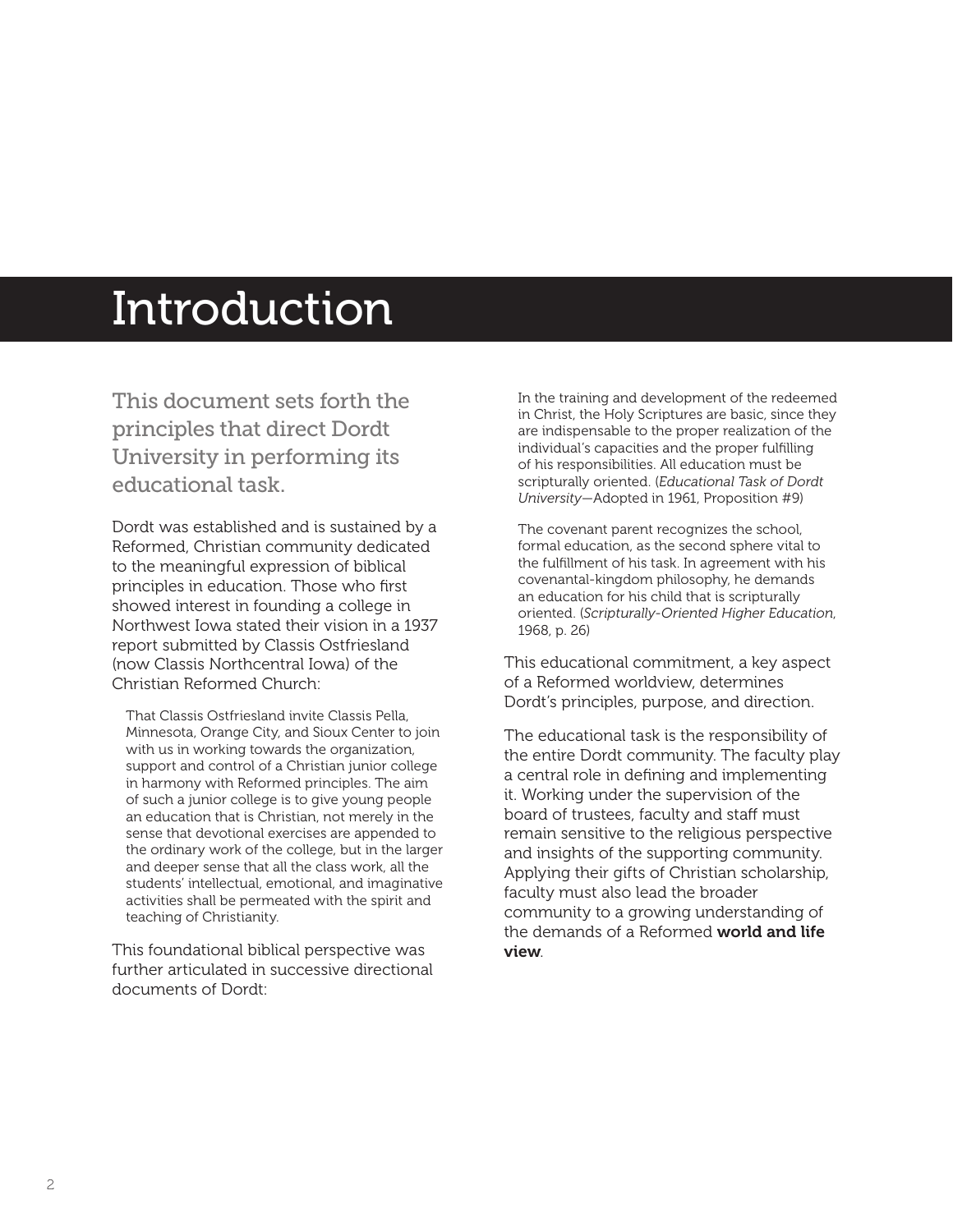### Chapter 1: Basis

At Dordt University, we confess that the Bible is the inspired Word of God, his infallible and authoritative revelation.

It reveals God's good creation, the radical fall into sin, the total redemption in Jesus Christ, and the fullness (shalom) of the kingdom in the age to come. The Bible reveals to us the Word become flesh, Jesus Christ, who is the key to understanding the interpretation, meaning, and purpose of life. The Bible provides insight into the true nature of created reality and ultimately how all things must be judged in the light of its teaching. Therefore, at Dordt, we confess that the Bible provides the essential principles for a philosophy of Christian education.

The Bible reveals to us a loving and sovereign God; all things are under his control. Nothing can exist apart from him, and everything finds purpose in his glory. $1$ 

The Bible tells us that in the beginning God created all things.2 The Son of God, the Word incarnate, was central in this work of creation. The Apostle John affirms that Christ is the Son of God, the Word, without whom nothing was made.<sup>3</sup> Paul explains that through the Son the entire **cosmos** was brought into existence, has its meaning, and will find its fulfillment.4 In the same context, Paul makes clear that God upholds and maintains the entire creation by his Son and through his Spirit.<sup>5</sup> Therefore, the creation is an integrated and interrelated whole. It belongs to God<sup>6</sup> and is under his sovereign rule;<sup>7</sup> it is God's kingdom.<sup>8</sup>

There is rich diversity within creation. We confess with the Belgic Confession that God "created heaven and earth and all other creatures from nothing, when it seemed good to him, by his Word—that is to say, by his Son. He has given all creatures their being, form, and appearance, and their various functions for serving their creator."9

Within the whole of creation, only men and women are created in God's image. Human beings are in a **covenant** relationship with their creator and called to loving obedience.10 With hearts open to the will of God, we are called to serve the creator by fulfilling the mandate to subdue the creation.11 That is, God places men and women in office and calls them to the task of kingdom work, enabling the flourishing and abundance of all creation.

6 Exodus 9:29; Exodus 19:5; Psalm 24:1; Corinthians 10:26.

<sup>1</sup> Romans 11:36.

<sup>2</sup> Revelation 4:11.

<sup>3</sup> John 1:3.

<sup>4</sup> Colossians 1:15-17; 1 Corinthians 8:6; Hebrews 1:2; Hebrews 11:3; 2 Peter 3:5.

<sup>5</sup> Colossians 1:17.

<sup>7</sup> Psalm 103:19.

<sup>8</sup> Psalm 22:28; Psalm 47; Psalm 103:19; Psalm 119:89-91; Psalm 145:10-21; Obadiah 1:21; Zechariah 14:16-21.

<sup>9</sup> Belaic Confession, Article 12.

<sup>10</sup> Proverbs 23:7; Proverbs 4:23; Matthew 12:34, 35; Luke 6:45; Mark 7:18-23; 2 Corinthians 9:7.

<sup>11</sup> Genesis 1:26, 28.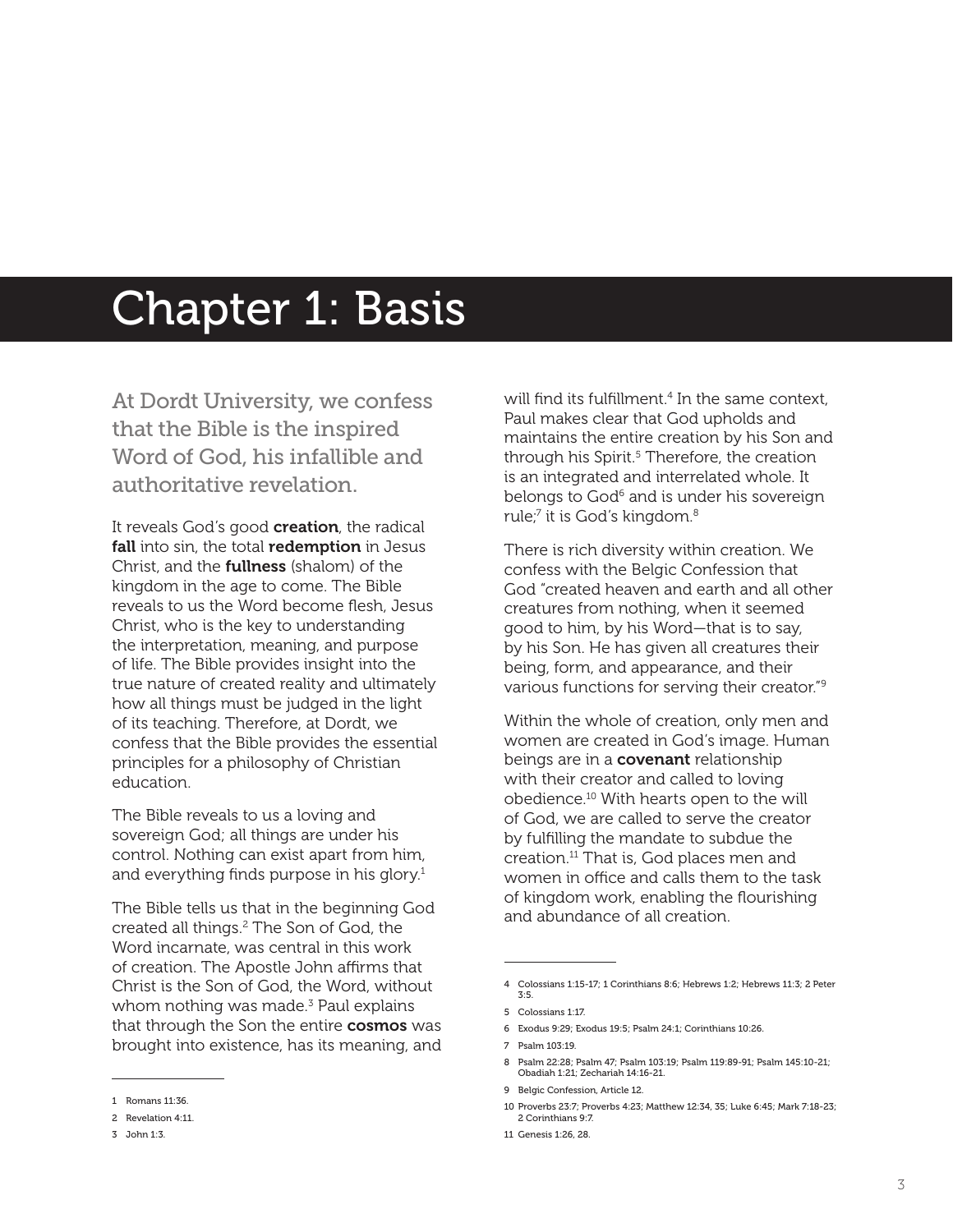However, by disobeying God, men and women fell into sin and violated their office, breaking the bond of covenantal fellowship. They closed their hearts to the will of God and exchanged true service to the creator for idolatrous worship of created things.12 After the fall, people began to treat the creation not as the kingdom of God, but as an object of exploitation for their own purpose and glory. Having rejected the source of true fellowship and harmony, humanity subjected itself and the rest of creation to division and strife, misery and death.

God determined not to leave his creation in such rebellion and brokenness. In his grace,13 he promised to reclaim what had been deformed and distorted by sin. He fulfilled this loving promise in the death and resurrection of Jesus Christ, the Word made flesh. Through faith in Christ, we are restored to covenant fellowship with God and enabled to live as joyful servants in his kingdom.

Christ redeemed not only humanity but the entire cosmos.14 Even though the effects of the fall continue, Christ has broken the dominion of Satan, rescued creation from the curse of sin, and now reigns as King over all.15 From this position of power, he commissions us as members of the new

humanity, to work toward the expression of his kingdom everywhere. As his agents of reconciliation, we are called to labor together as one body, fulfilling the **original** mandate according to the claims of Christ.

God continues to sustain all things through his Word and to require obedience of all his creatures.16 Our efforts to obey are hindered by an antithesis between the redeeming work of Christ and the old order of sin and rebellion. This conflict is at work in each human heart and within the world at large.

Those redeemed in the Son and filled with the Spirit are called to a newfound joy in obedient living. Although unbelievers may be given significant understanding of the created order, true insight requires the light of the Bible, a heart committed to Christ, and the indwelling of the Holy Spirit.<sup>17</sup>

Therefore, biblically-oriented learning is both a possibility and a necessity for the Christian community.

As an institution of higher education committed to the Reformed, Christian perspective, Dordt University equips students, alumni, and the broader community to work effectively toward Christ-centered renewal in all aspects of contemporary life.

16 See earlier in Chapter 1.

<sup>12</sup> Romans 1:25.

<sup>13</sup> Genesis 3:15.

<sup>14</sup> John 1:29; John 3:16; Ephesians 1:9-10; Philippians 2:9-10; Colossians 1:19-20; 1 John 2:2; Revelation 21:5.

<sup>15</sup> Matthew 28:18.

<sup>17</sup> See earlier in Chapter 1.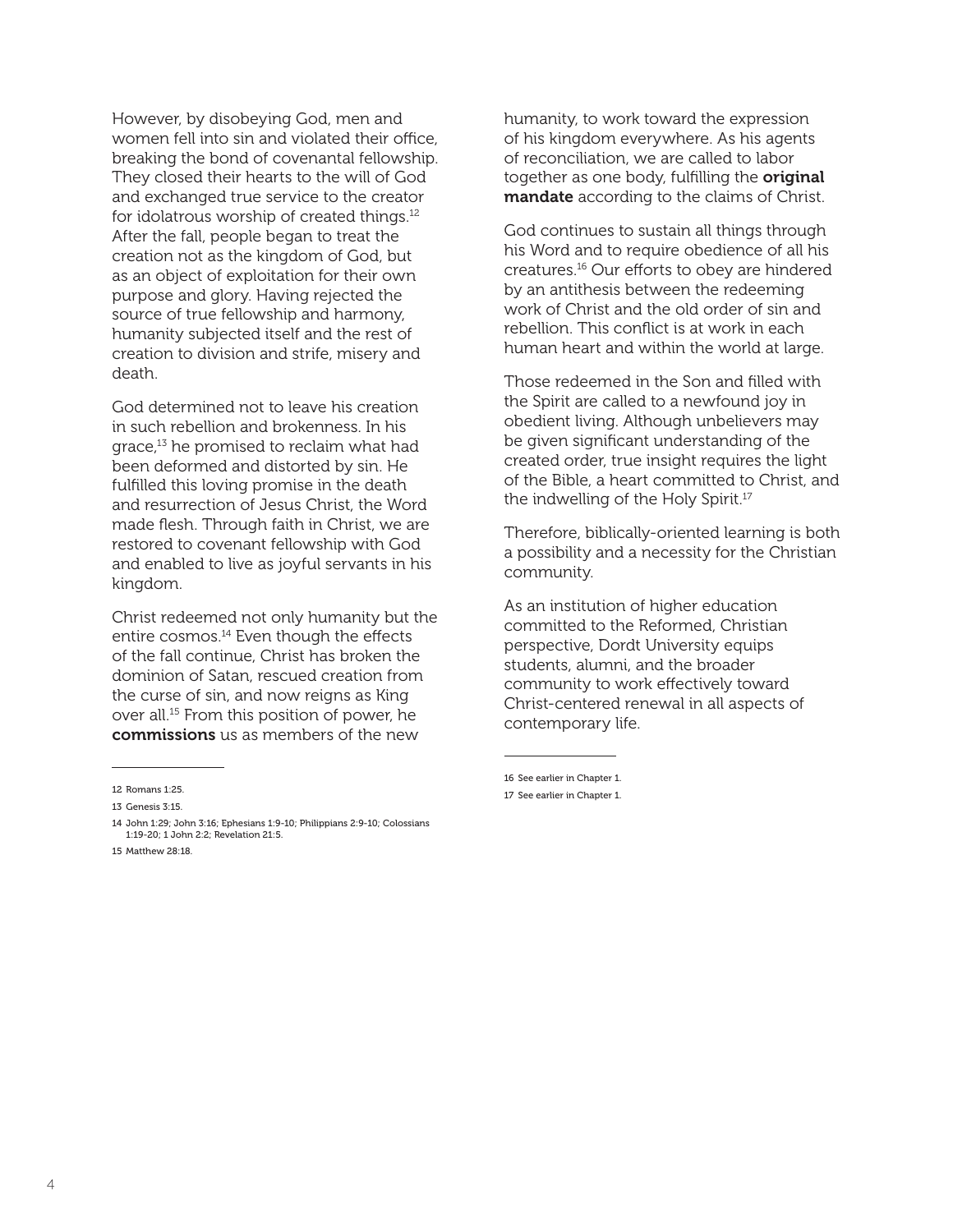### Chapter 2: Context

The nature of education must be understood in the context of God's mandate to steward the earth $1$ 

This mandate calls us to glorify God by unfolding creation's potential and participating in its flourishing. God uniquely equips humanity to fulfill this charge by creating us in his own image. This calling is renewed and reiterated with even greater authority by the risen Lord in the Great Commission. Furthermore, Christ himself anticipated the empowerment of this calling, gifting us with the Holy Spirit's presence in and through his church.

In its broadest sense, education is an essential response to the **cultural mandate**,<sup>2</sup> the Great Commission,<sup>3</sup> and the Pentecost vision.4 Consequently, we must study, examine, and seek to understand God's design and will for creation, sharing wisdom across generations. At Dordt, we describe these efforts to understand and develop the creation in the term serviceable insight.

Education also relates to the performance of humanity's cultural task in another way. God instructs men and women to be fruitful and multiply. This inherently involves nurturing and training children to exercise insight.

Education, then, is an essential aspect of life itself, and in its broadest scope refers to all human efforts to gain and share insight, whether at the forefront of higher education, in the kindergarten classroom, or on a parent's lap. Education pervades all of life, and is operative in every human relationship. In marriage, it manifests itself in the deepening of understanding between husband and wife. In the home, the rearing of children is an educational activity. In the church, we are instructed in Scripture. In all other spheres, such as commerce, industry, arts, and media, creation's flourishing requires growing insight.

Throughout history, as humanity engaged in increasingly complex cultural activity, a differentiation of calling, tasks, and responsibilities occurred. At Dordt, we refer to these distinctions using the word office.

One of the results of such historical differentiation is the school: the sphere in which society formalized the educational task of gaining and sharing insight. However, this task is so great and complex that further differentiation within formalized education became necessary, resulting today in preschool, elementary, secondary, and postsecondary education. With each successive level of education, the understanding of reality is both broadened and deepened.

Within the Christian community, education is essential for understanding God's loving law, handiwork, and mission in the world. However, this task is complicated by the extensive and pervasive deformation

<sup>1</sup> See earlier in Chapter 1.

<sup>2</sup> Genesis 1:26-30; Genesis 2:15.

<sup>3</sup> Matthew 28:18-20.

<sup>4</sup> Acts 2:17-18.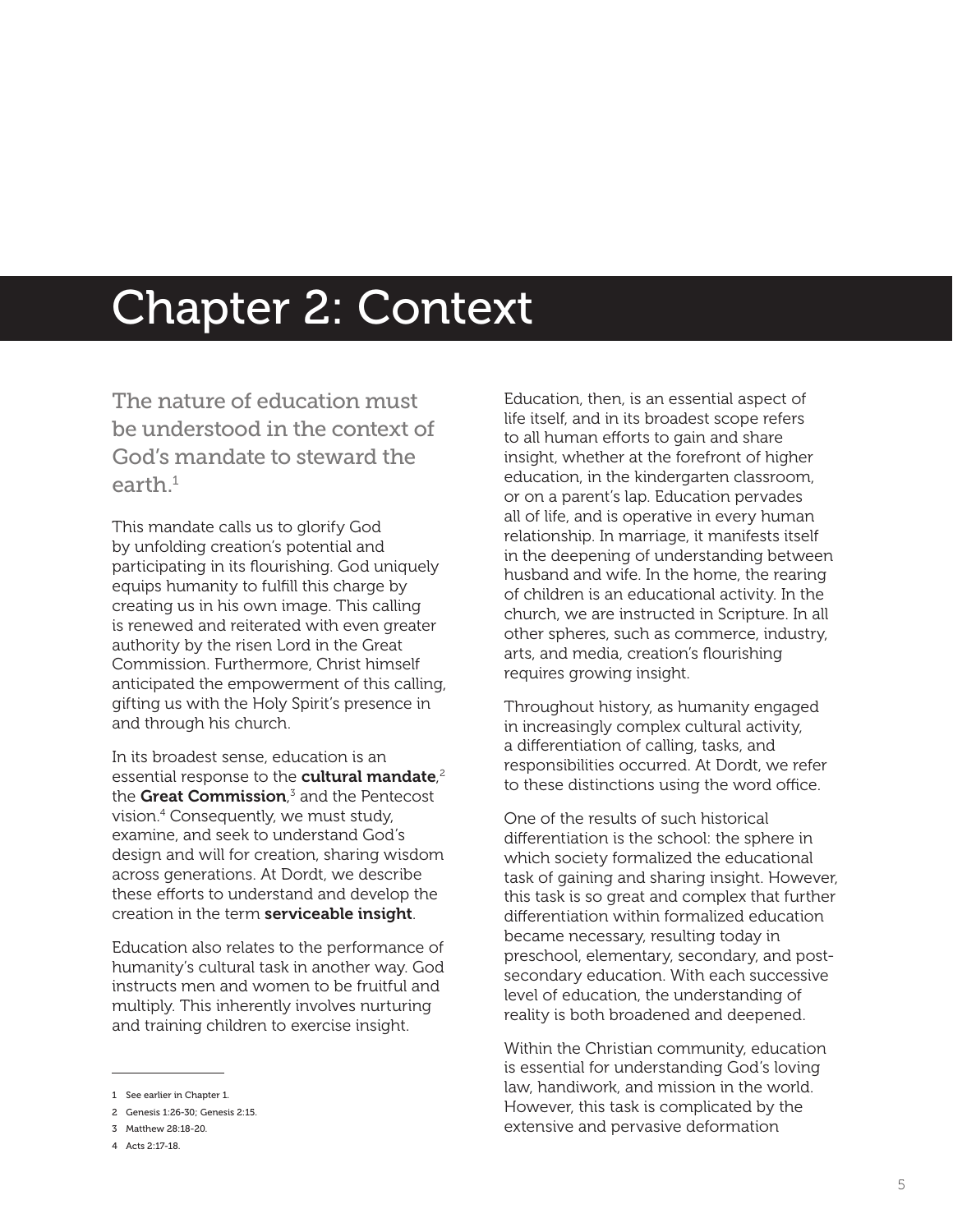brought about by sin and centuries of idolatry. This situation makes the work of Christian education both challenging and crucial.

As an institution of higher learning, Dordt is called to the task of Christian higher education. We seek to equip our constituents with Christian insight, developing and implementing Christian learning that benefits students, alumni, and the broader Christian community.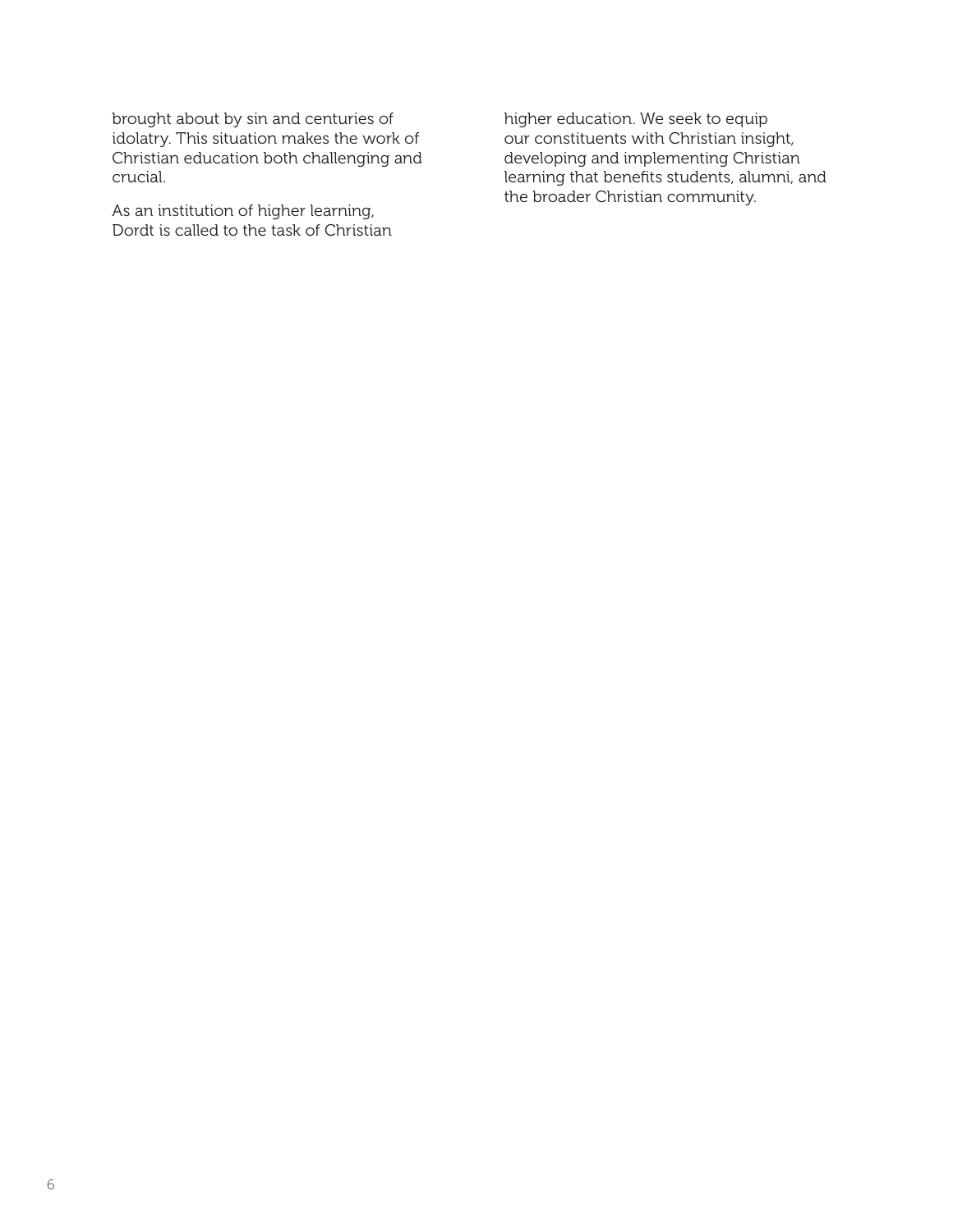### Chapter 3: Structure

Participating in the educational task of Dordt University is to be understood as a calling.

When disciples of Christ hear and accept God's call to participate in the task of Dordt University, they occupy a variety of offices.1 Due to a diversity of tasks, Dordt has historically recognized five kinds of office: board members are elected; professors, staff, and the president are appointed; and students enroll in the work of the educational community. However, it should be noted that there is not an exclusive identity of office with any one person, and that a person can occupy more than one office. Office-bearers, endowed with God-given competence and insight, are authorized to take part in the educational task of Dordt and should discharge the specific responsibilities of their office in a spirit of selfless obedience to God, fellow office-bearers, and the mission of the university.2

Participating in the work of developing and sharing insight is not merely an occupation or a means to gain financial security or selfesteem, but a task to which God calls us.<sup>3</sup> When this sense of office consciousness is lost, we lose the essential meaning of our work. Therefore, Dordt University seeks to develop and foster an atmosphere where

all office-bearers can flourish in fulfilling the calling of their office.

The board's specific task is to oversee Dordt. Trusted people from the broader constituency are mandated to provide leadership and direction, upholding Dordt's biblical faithfulness, maintaining its **Reformational** character, and ensuring its academic excellence and overall health.

Faculty have the primary responsibility for developing and sharing insight. Through perspectival growth, teaching, research and scholarship, and service, they are called to carry out the central educational task of the university.

Students also share in the educational task. With the faculty, they form a community of scholars responsible for developing and sharing insight, from its theoretical beginnings to concrete applications.

The administrators and staff construct and maintain the learning environment within which the educational work of the university can grow and thrive.

A distinct office is occupied by the chief executive officer, the president, who is charged with overseeing, guiding, and directing the entire life of the institution. The president serves as the liaison between the board and constituency on the one hand, and the faculty, students, administration, and staff on the other.

These tasks compose the one, common

<sup>1</sup> Romans 12:6-8.

<sup>2</sup> Romans 12:10; 1 Corinthians 12:4-5.

<sup>3</sup> Psalm 8:6; Matthew 25:14-30.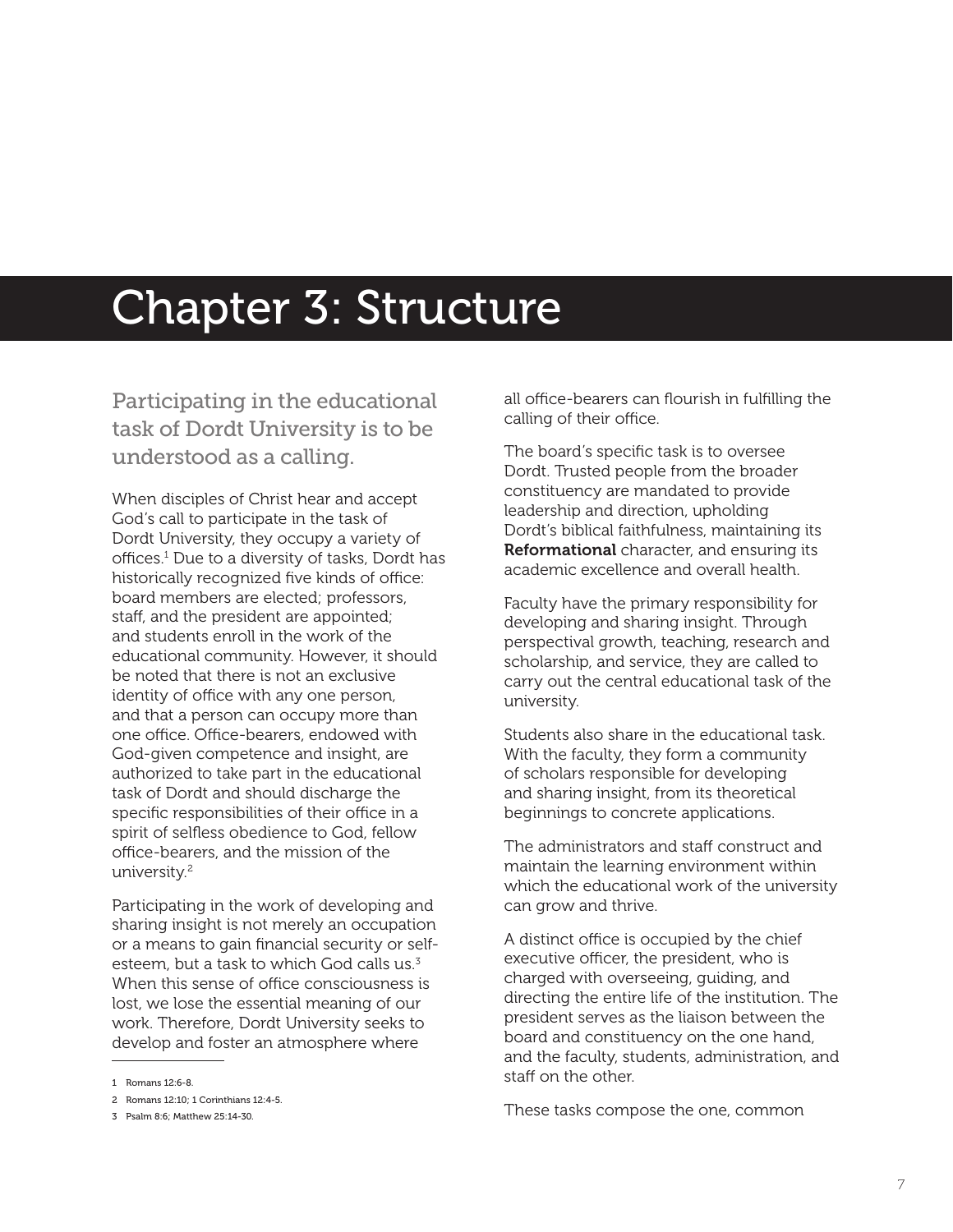educational calling which pervades every segment and activity of Dordt. Though these tasks are similar in their response to the one, all-encompassing educational calling, each office is unique and functions properly only when the others are appropriately recognized and allowed free expression.

Dordt promotes responsible use of office, providing an education that deepens the

insight of all its office-bearers. Therefore, ongoing development and growth must rank high on the institutional agenda. To ensure responsible and competent execution of all offices, the university community maintains effective programs of evaluation on all levels.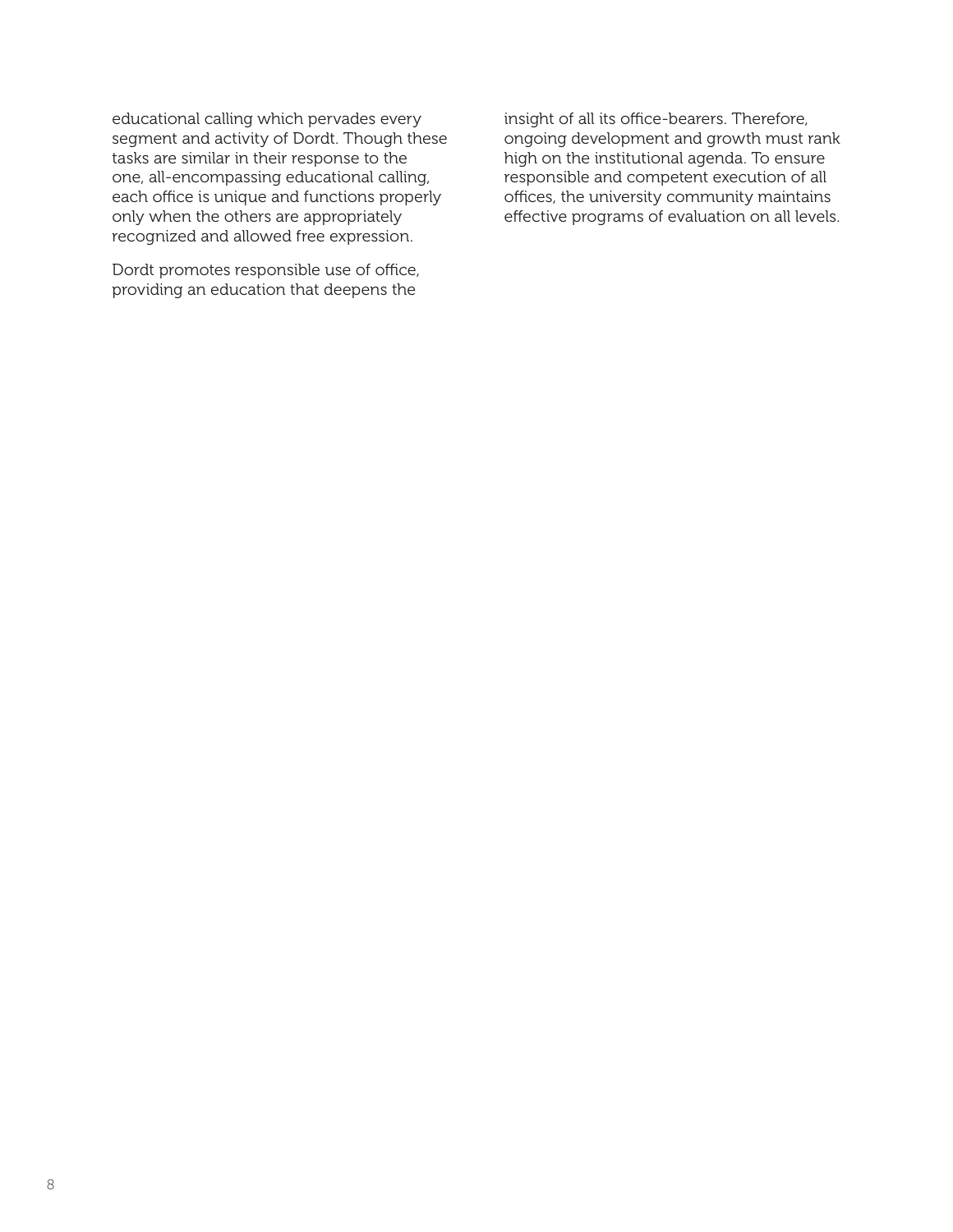### Chapter 4: Authority

All authority is given by God and is therefore always delegated and representative. $^{\rm 1}$ 

It is given to serve humanity and the whole of creation. At Dordt University, each office is associated with a specific kind of authority and must be exercised in servanthood.

The goal of authority within Dordt is to enable and encourage office-bearers to perform their tasks as fully and effectively as possible in response to the will of the Lord. This authority is not to be used to dominate or exercise presumed rights; rather it must be exercised to serve, facilitate, and edify.<sup>2</sup>

Every office-bearer has the responsibility to serve others, empowering them by ensuring their freedom to carry out their task and exercise their authority. A biblical understanding of authority requires a spirit of mutual responsibility and accountability before God $3$ 

The board possesses the authority to make and implement wise, insightful decisions that affect the direction of the entire educational enterprise. Normally the board entrusts the day-to-day operation of Dordt to the other office-bearers. However, if the board detects a departure from Dordt's mission, it is called and authorized to act.

The faculty is called and authorized to exercise authority over the academic and curricular program. As educational office-bearers they must give evidence of possessing the requisite competence, insight, and expertise which enables and authorizes them to equip students, alumni, and the broader community to work effectively toward Christ-centered renewal in all aspects of contemporary life.

Students exercise a meaningful but more limited authority. They are directly involved in the teaching and learning process, so their insight regarding instruction and the overall life of the university is deeply valued. As this insight develops, it results in increased authority, enabling them to evaluate whether the board, president, faculty, and staff are fulfilling their mandate.

The authority of administrators and staff is determined by their special task of organizing and facilitating the educational process. Their expertise lies in facilitating and cultivating academic, co-curricular, financial, operational, and public relations aspects of the university.

The office of university president includes a broad range of authority for overseeing, guiding, and directing the entire university. As the liaison between the board and the faculty and staff, the president speaks to the faculty and staff with the specific authority of the board; the president speaks to the board with the specific authority of the faculty and staff. The president is responsible

<sup>1</sup> Matthew 28:18; Romans 13:1; 1 Peter 3:22.

<sup>2</sup> 2 Corinthians 4:5; Philippians 2:3-4.

<sup>3</sup> 1 Peter 4:10-11.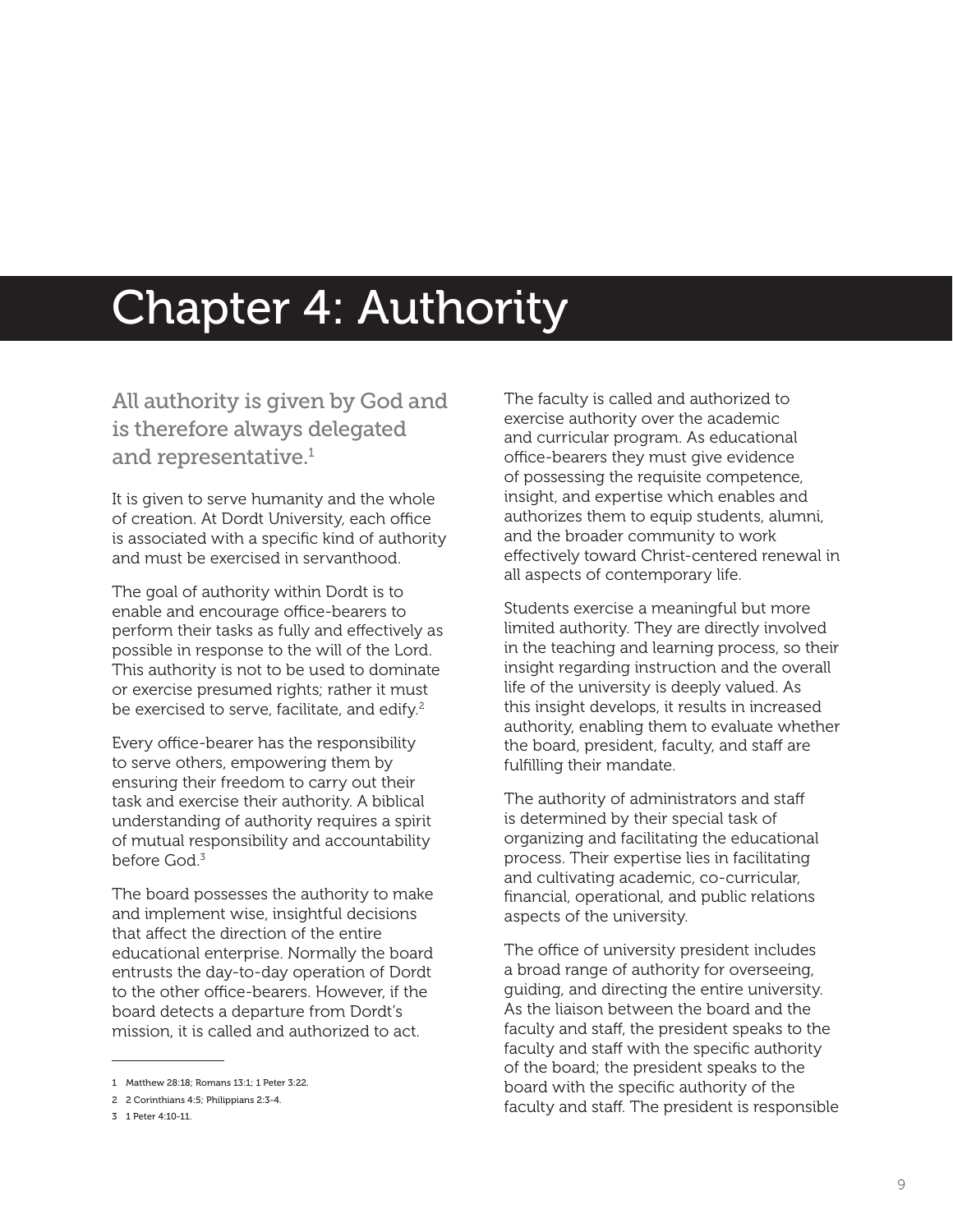to ensure that Dordt functions effectively and efficiently and is authorized to exercise both academic and administrative authority. All office-bearers on the campus, in the performance of their various functions, are accountable to the president, who in turn, is accountable to the board.

Authority on campus is exercised effectively and responsibly when all office-bearers carry out their tasks competently. Office-bearers endowed with educational authority at the curricular and academic heart of the college must show themselves competent in their research and teaching. The administrators and the staff must also be competent to supply an enabling context for the educational process. As leader of the entire institution, the president must have a special measure of experience and understanding.

The proper exercise of authority requires structured and open lines of communication. Any concerned officebearer may examine or question procedure, policy decisions, or the university's effectiveness in developing and sharing serviceable insight. Such concerns should not be regarded as failing to submit to authority but as an appropriate testing of the university's activities. However, such questioning should respect the authority of each office and be done in a spirit of communal love.

Dordt recognizes a distinction between arriving at a decision and implementing it. The decision-making process must involve those given the authority to implement a decision as well as those who will be impacted by it. Conflicts and disputes should not be resolved by coercion. Instead, conflict resolution should involve a spirit of love and mutual trust, prompted by the desire to advance Dordt's educational purposes.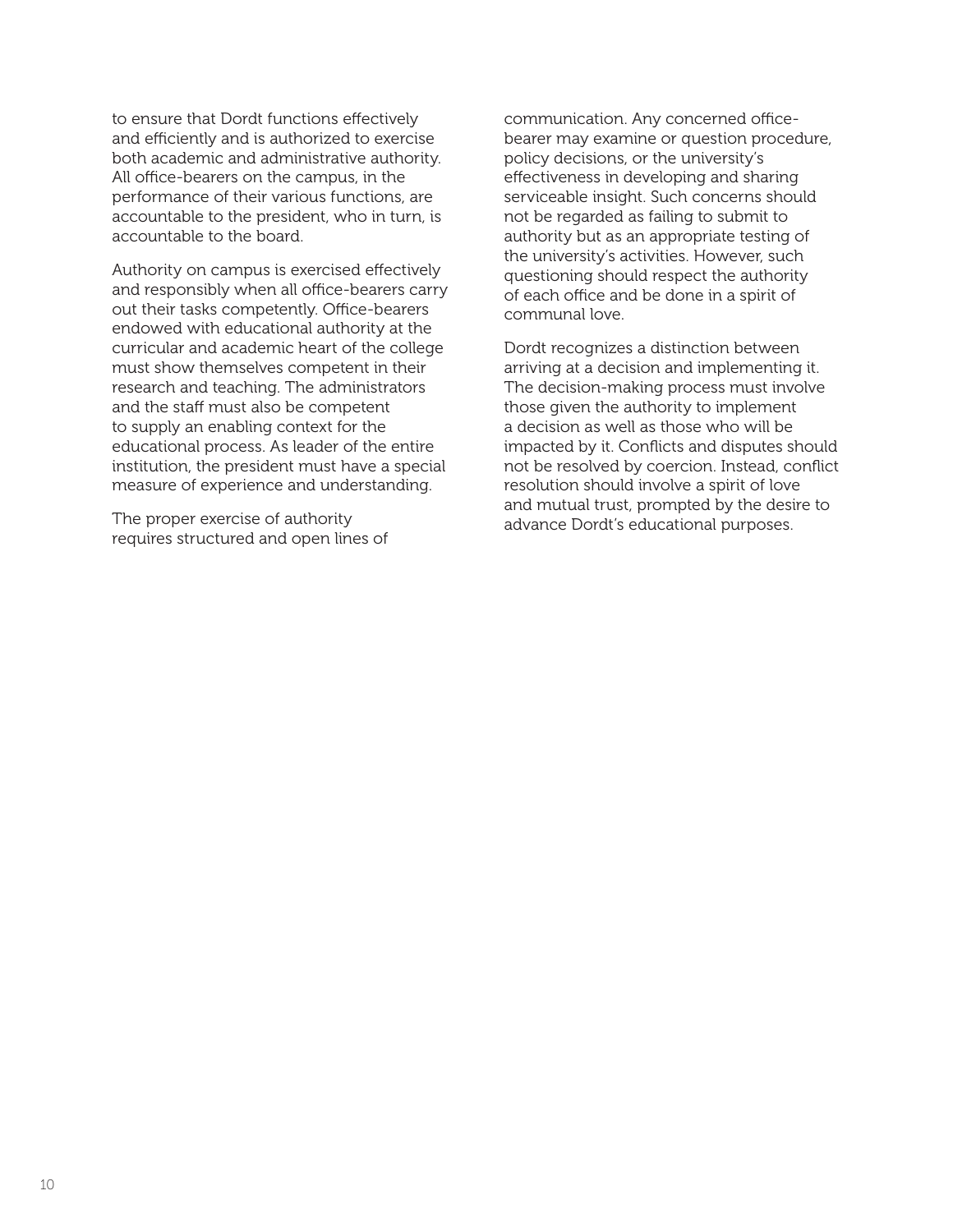### Chapter 5: Content

The central educational task of Dordt University is to provide Christian insight on an advanced level.

To function effectively in a complex society, Christians require wisdom and understanding. As members of the body of Christ, we are called to spiritual discernment, critical thinking, and wise judgment. In our daily lives, we are continually confronted by the difficulties and problems of our age. National and international tensions enter our homes through the media, political and economic problems touch our everyday lives, and the power of technology and communications affects us all. Christians require an advanced level of insight to engage with these multi-dimensional challenges and opportunities. Furthermore, all callings require a deep knowledge and a broad range of skills.

This situation puts a particularly important responsibility on Christian institutions of higher learning, including Dordt. We are faced with the need to meet continually changing demands. We must not be satisfied with the transmission of abstractions; we must develop and share insight that enables Christians to serve Jesus faithfully. At Dordt, our educational task is to provide insight that is kingdom-oriented and genuinely Christian: serviceable insight. Such insight equips the Christian community to respond obediently to the central Scriptural command: "'Love the Lord your God with all your heart and with all your soul and with

all your mind and with all your strength.' The second is this: 'Love your neighbor as yourself.' There is no commandment greater than these."1

Serviceable insight is a lived-out expression of the Scriptural command to seek wisdom and understanding. The Bible teaches, "The fear of the Lord is the beginning of wisdom, a good understanding have all they that do his commandments."2 Also, "Look carefully, then, how you walk, not as unwise, but as wise, redeeming the time, because the days are evil. Therefore don't be foolish, but understand what the will of the Lord is."3 And again: "Who is wise among you? Let him show by his good life his works in meekness of wisdom."4

Scripture admonishes us to seek wisdom and understanding so that we may be able to discern and follow the will of the Lord. Dordt takes this pursuit seriously, striving to provide and promote the kind of insight that will enable Christians to discern the will of the Lord in all areas of life. Serviceable insight inspires and empowers students, alumni, and the broader Christian community for kingdom citizenship. Dordt aims to develop and disciple kingdom citizens who are answering the demands of the cultural mandate and the Great Commission, equipping believers to

<sup>1</sup> Mark 12:30-31.

<sup>2</sup> Psalm 111:10.

<sup>3</sup> Ephesians 5:15–17.

<sup>4</sup> James 3:13; Proverbs 8; John 1:1-14; 1 Corinthians 1:18-31.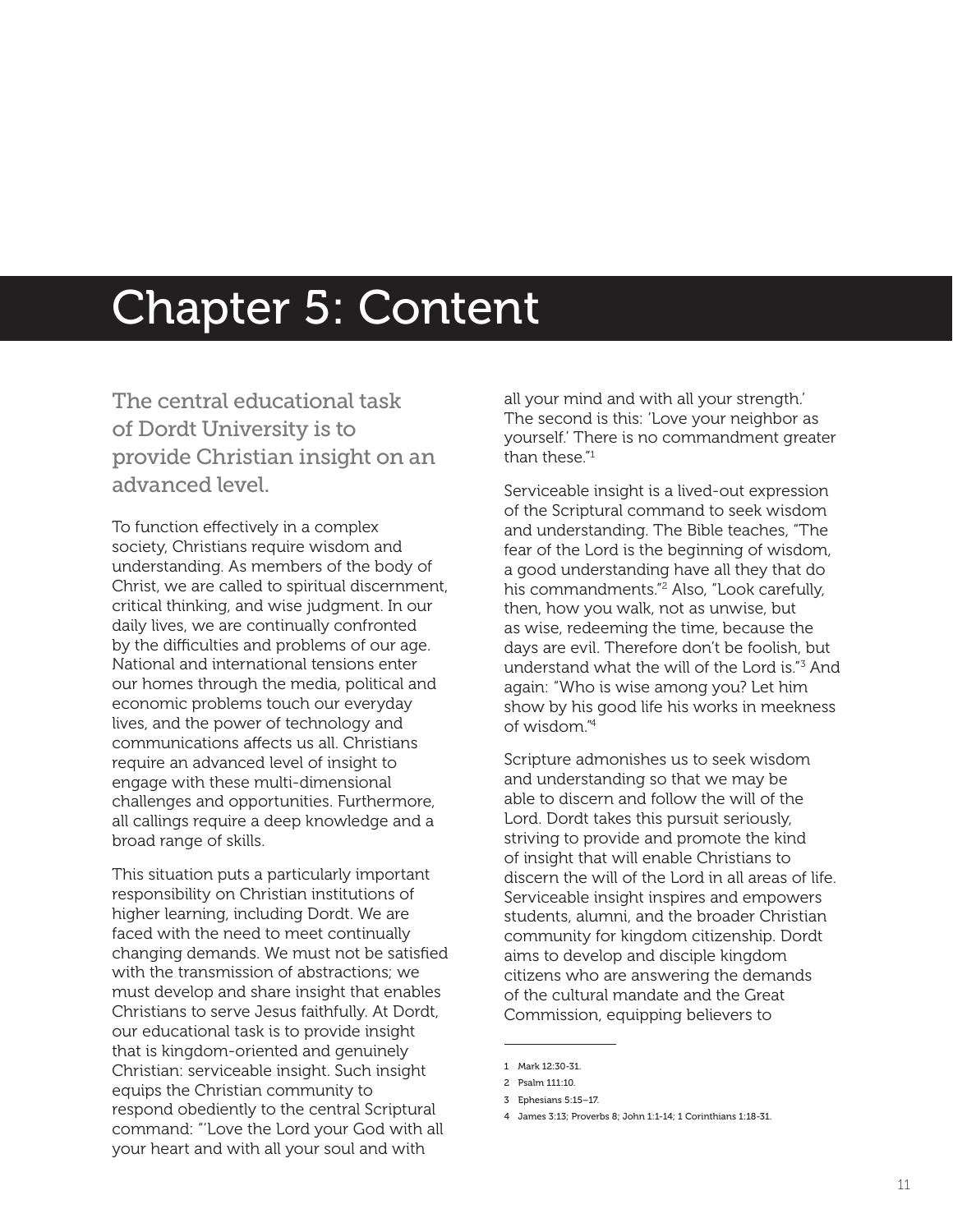advance, in loving service, the claim of Christ over all areas of life.

Christian insight encompasses an understanding of the structure and working of God's created order, including theoretical knowledge and the practical ability and motivation to carry out one's task in loving obedience and service.

Dordt is called to provide multi-dimensional insight. The Dordt graduate must have theoretical understanding, practical ability and skill, and a passion to be biblically faithful in response to God's call to service. For this reason, theory, practice, and motivation are all integral to the implementation of God's will in everyday situations.

In principle, no legitimate profession, occupation, vocation, or station in life can be precluded from Dordt's educational concern. One goal of the college is to identify those occupational areas where serviceable insight is increasingly needed. Dordt must therefore continually examine the nature and scope of its curriculum and other activities in order to provide high quality learning experiences that are central to its mission and that address crucial needs in society. In this way Dordt, by remaining aware of the demands of the times, can carry out its educational task of providing leadership that is not only uniquely Christian, but also dynamic and relevant.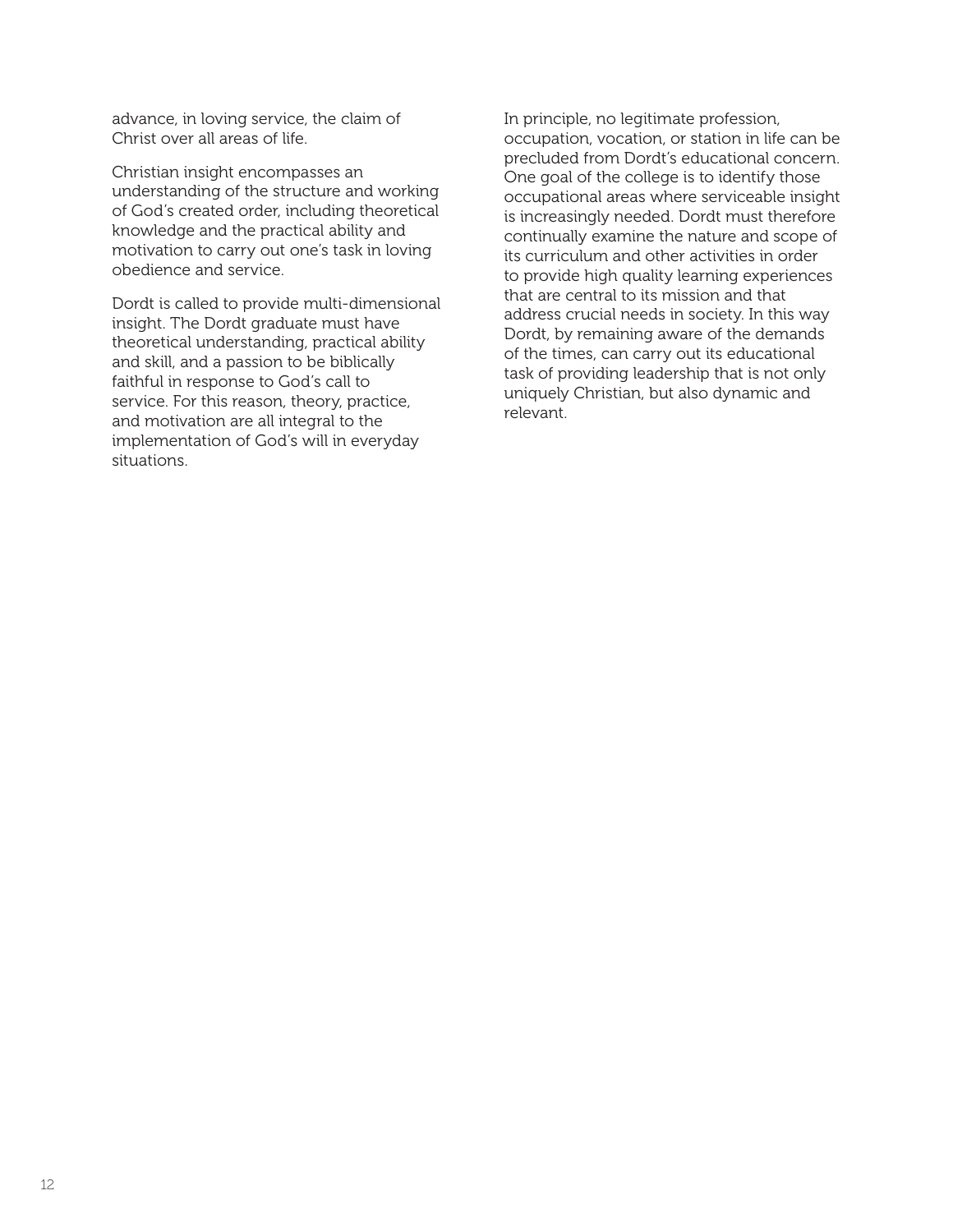## Chapter 6: Implementation

Central to the implementation of the educational task of Dordt University is the curriculum, the basic means for sharing serviceable insight.

The curriculum consists of organized fields of investigation that are reflective of an intentional creational order.

Within the curriculum, four coordinates guide our pursuit. They are: 1) Religious Orientation (Who owns the cosmos and who owns your heart?); 2) Creational Structure (How do things hold together?); 3) Creational Development (How do things unfold?); and 4) Contemporary Response (How are we called to respond?).  $1$ 

At Dordt, the dimensions of reality are examined to obtain an understanding of the underlying unity in diversity. We attempt to convey the perspective of an ordered creation continuously upheld by God's Word,<sup>2</sup> the cosmos in which people are placed and called to carry out their tasks. Dordt stresses the indispensability of biblical study and Christian philosophy to our understanding of the character and coherence of the created order.

Insight into the structure of creation is to be integrally linked to an investigation of humanity's response to God's call to service. In the building of civilizations, God's image-bearers have been influenced by a variety of spirits. Dordt engages students in a broad study of history and of contemporary problems. The investigation of historical developments is designed to enable the student to recognize the various deformations that were the result of humanity's fall into sin, as well as the redeeming effect of Christ's reclaiming of creation. Such investigation equips students to discover and evaluate the religious response evident in every cultural expression. In addition, Dordt provides insight into crucial challenges and opportunities facing contemporary culture. Living in a global community, we continually encounter issues that require discernment and thoughtful engagement. Dordt implements a curriculum sufficiently flexible to address these challenges and opportunities as they arise. In our study of history and contemporary problems through a Reformed perspective, Dordt instills the ability to discern the spirits and to engage in redemptive transformation of cultural activity.

Lastly, Dordt seeks to provide insight into the nature and demands of various vocational and professional tasks. Dordt graduates must be equipped to carry out their tasks as kingdom citizens in a variety of vocations. As a result, majors and pre-professional programs form another essential component of the curriculum.

<sup>1</sup> For more information and elaboration, see the *Educational Framework*.

<sup>2</sup> Hebrews 1:3; 2 Peter 3:5.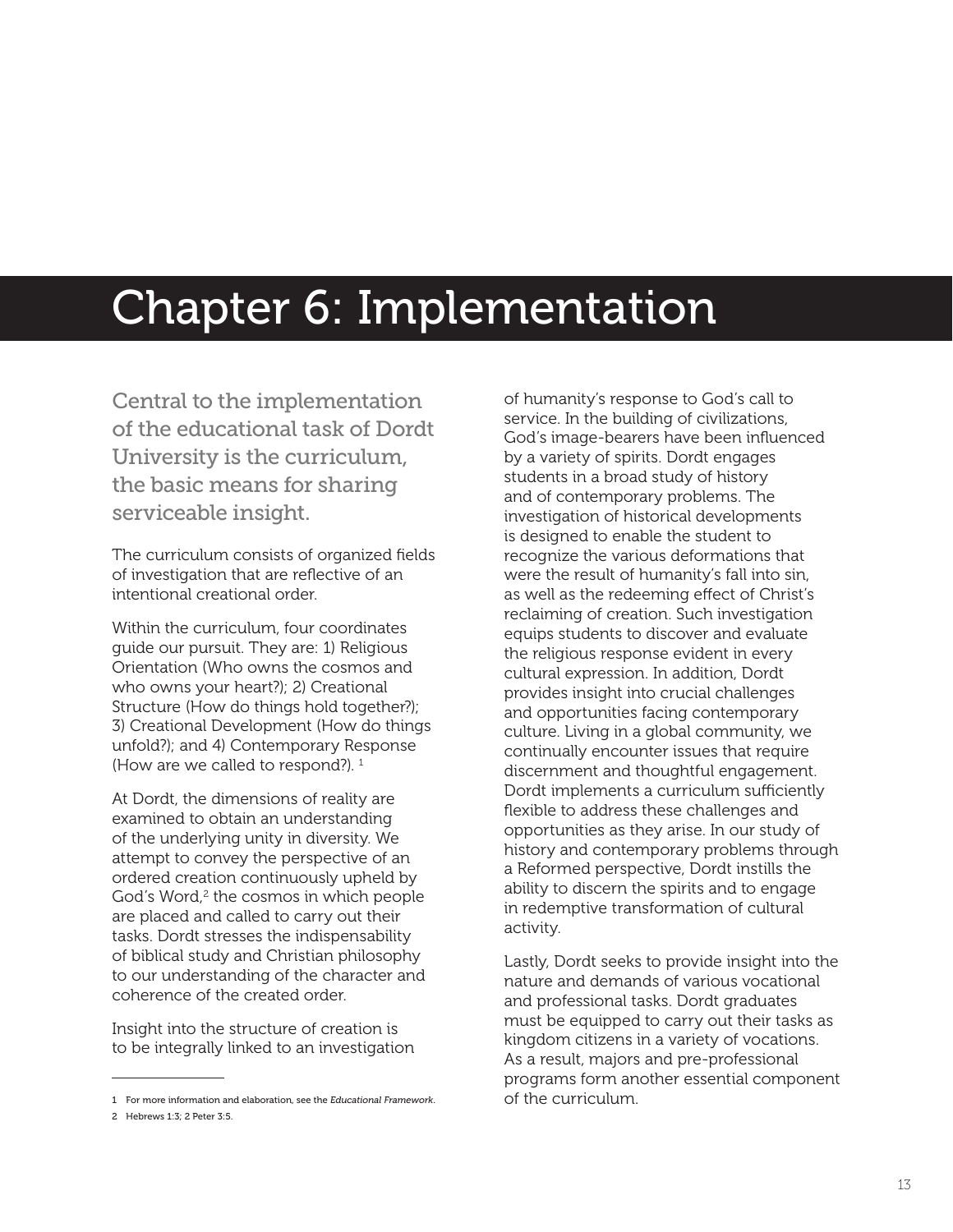While the various disciplines and programs, together with historical and contemporary studies, constitute the core of the curriculum, Dordt by no means neglects to teach the many skills required by graduates as they continue in their calling. Emphases are placed on analytic, communicative, artistic, and physical skills, as these are essential for effective Christian service. Other skills, as demanded by the nature of vocational tasks, are also included in the curricular offerings.

The curricular components, taught in an integral way, constitute the elements required by the student to attain genuine Christian insight and wisdom. For this reason, Dordt seeks to offer a curriculum conducive to contextual learning.

Truly serviceable insight involves theoretical comprehension, practical ability, and proper motivation. Further, Dordt's curriculum provides coherence, creativity, and interrelatedness within the unifying framework of a biblical perspective.

This integral curriculum is effectively implemented through excellence in teaching and scholarship. Faculty members are responsible for various components of

the curriculum. They ought to develop into a cohesive team of teachers and scholars, competent professionals who are interdependent in their concern for effective teaching within their area of academic specialization, and their responsibility to the overall development of serviceable insight.

Both the curricular and the co-curricular aspects of the college play essential roles in the implementation of the educational task, working toward the same goal, serviceable insight. Co-curricular activities are fundamentally grounded in the same educational objectives as curricular endeavors. Dordt seeks to provide a wide range of co-curricular opportunities to develop and enhance serviceable insight.

Dordt will have succeeded in its mission when it produces knowledgeable and skillful students desiring to carry out their calling and vocation in service and loving obedience. To this end, Dordt must cooperate closely with the church community and home to engender wisdom according to the mind of Christ.<sup>3</sup>

<sup>3</sup> 1 Corinthians 2:15-16.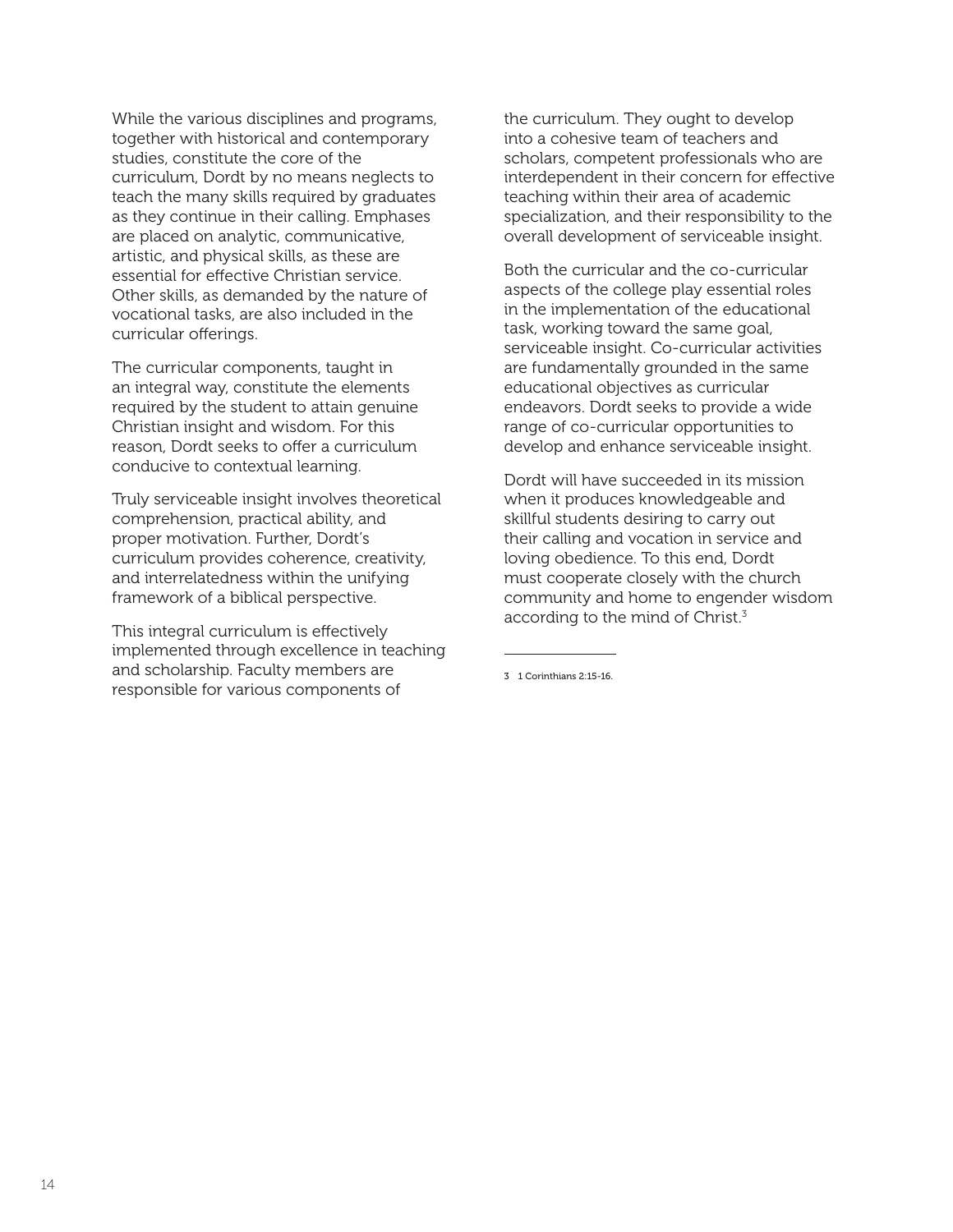### Chapter 7: Academic Freedom

Dordt University confesses that the source of true freedom is Jesus Christ. However, such freedom is not to be equated with Enlightenment philosophy.

Individual autonomy, the traditional idea of academic freedom, suggests that freedom knows no bounds. This view is not acceptable because all perceptions of academic freedom are based on worldviews that set parameters for the academic enterprise. Christ empowers us by his Spirit and directs us by his Word. He frees us to perform our academic task in a liberating way that enables us to respond obediently to his call to serve. The implementation of this calling includes an institutional commitment to academic freedom. Our Reformational view of academic freedom rests in part on the biblical concept of sphere sovereignty.

Dordt finds its God-given authority and responsibility within the distinct societal sphere of education. God gives each sphere its own unique integrity, authority, and task, while simultaneously holding each responsible to the other spheres within the broader kingdom of God. This makes each sphere both compelled and bounded by the calling it has received. Therefore, Dordt desires to fulfill its calling, while also cooperating with other non-academic spheres such as business, the church, the family, or government. In faithful response

to the cultural mandate and the Great Commission, Dordt boldly maintains that academic freedom is compelled and bounded by the Word of God and shaped by a Reformed worldview. Dordt must uphold academic freedom, promoting genuine Christian scholarship and teaching by the faculty as they explore and investigate.

Dordt actively promotes an environment of trust and mutual responsibility among office-bearers. Therefore, our understanding of academic freedom requires humility, cooperation, discernment, and rigorous engagement with one another. Disagreement need not necessarily imply error or be divisive. However, all parties must understand the nature and parameters of the statement of purpose, explicitly affirm The Educational Task of Dordt University, and agree to carry out their academic responsibilities within the framework articulated therein. If an academic freedom issue arises in which a faculty member appears to move away from the stated goals and purposes of the university, faculty, and communal evaluation of one's work should be sought and expected. If this informal and formal engagement has not produced a resolution, the faculty member should ultimately be prepared for re-evaluation of his or her contractual status with the board of trustees serving as the final authority.

Dordt faculty are called to explore, tend, and develop God's world by asking probing questions, formulating insights, wrestling with ideas, freely dialoguing with differing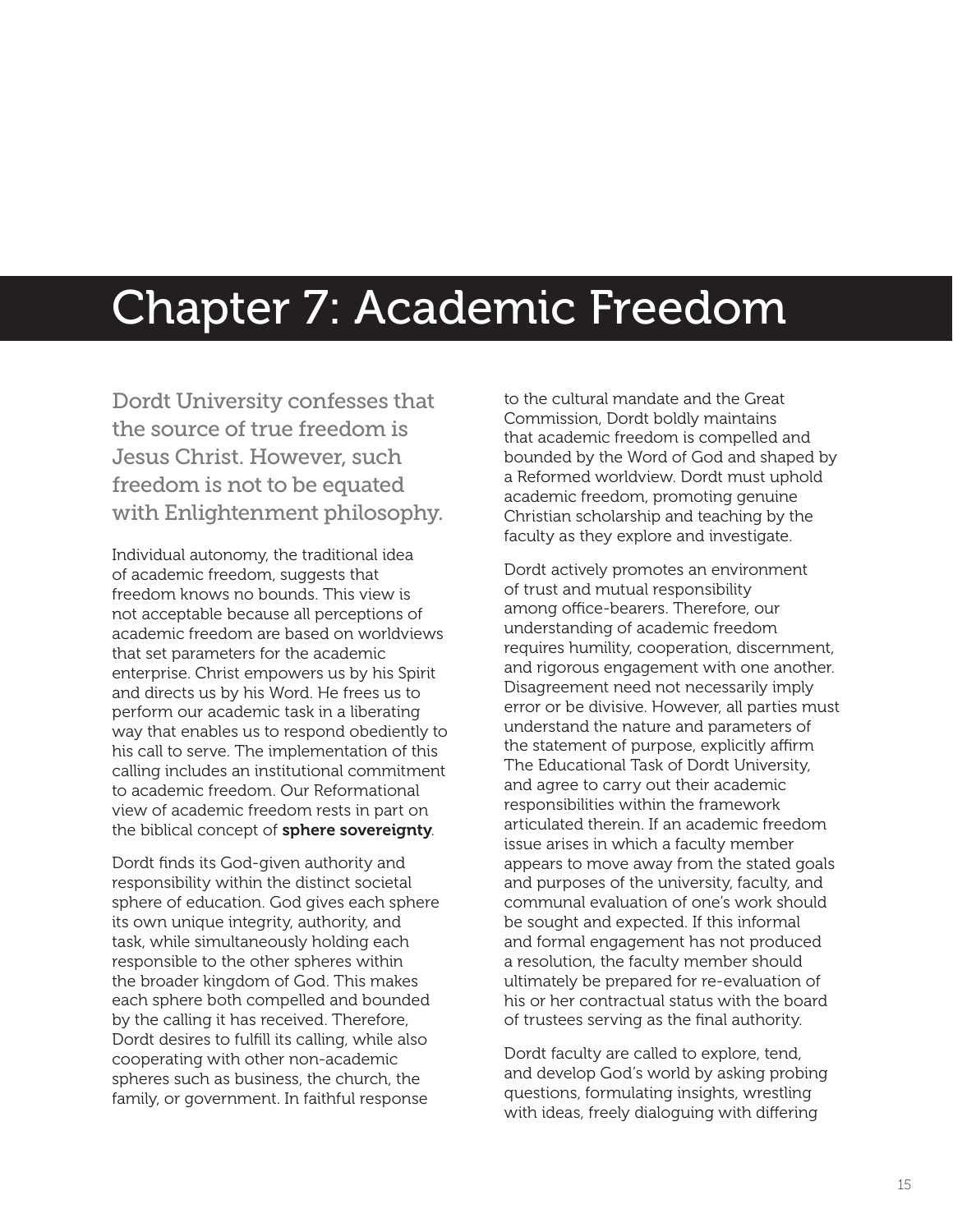perspectives, and living obediently, all while prophetically working toward shalom. This involves submitting to God's Word as revealed in creation, embodied in the person of Jesus, expounded in the Scriptures, and applied through the ongoing work of the

Holy Spirit and his Church. In doing so, faculty participate in the Reformational tradition of Semper Reformanda – Reformed and always being Reformed, according to the Word of God.

### Educational Task Glossary

#### Reformed

The Reformed tradition emerged out of the Protestant Reformation in the sixteenth century. Its early representatives include John Calvin, Ulrich Zwingli, and Theodore Beza. Reformed theology emphasizes the authority and normativity of Scripture and doctrines such as justification by faith alone, the sovereignty of God, infant baptism, and the spiritual (i.e. non-physical) presence of Christ in the Lord's Supper. Multiple branches of the Reformed tradition now exist across the globe. Dordt University is closely associated (yet not exclusively so) with a Dutch strand of the Reformed tradition, which has historically emphasized the sovereignty of God over every aspect of life. It includes prominent thinkers such as Abraham Kuyper, Herman Bavinck, and Herman Dooyeweerd.

#### Classis

A classis is a governing body of the church that is composed of multiple congregations, usually in a defined geographical area. It is the intermediate body between individual congregations and the nationwide synod. The classis is analogous to a presbytery in other traditions.

#### Sphere

A sphere is a realm of human life that has its own distinctive calling, authority, and responsibility. God has ordered his creation such that each sphere of human life has its own task and arena of authority. Kuyper, Dooyeweerd, and other Reformed thinkers have identified a number of these distinctive realms of life—including family, school, church, and the state.

#### World and Life View

A worldview is a person's fundamental orientation to life and reality. It encompasses our most basic beliefs, moral principles, and desires. Often, our worldview is revealed not only by what we profess to believe, but by what we do—how we love (or fail to love) God, his creatures, and his creation. Worldview impacts not only our individual beliefs and practices but also shapes all aspects of society and culture.

#### Creation

Creation refers to God's creative work, bringing all things into existence out of nothing, and continually unfolding and upholding it. God called his creation good, and made human beings to live and flourish in relationship with him, serving as stewards of all that has been entrusted to us.

#### Fall

The Fall refers to humanity's sinful rebellion against God and his good ordering of creation. All aspects of human existence, including our relationships with God, neighbor, creation, and self are affected by this corruption of God's created order. Yet, even amid the sinful corruptions of the Fall, God continues to sustain and govern all things according to his eternal providence.

#### Redemption

Redemption refers to God's restoration of humanity through the saving work of Jesus Christ, including our relationships with God, neighbor, creation, and self. Redemption applies not only to the human soul, but to the whole human person. All of creation longs for God to set things right, reversing the effects of sin and restoring all that he has made.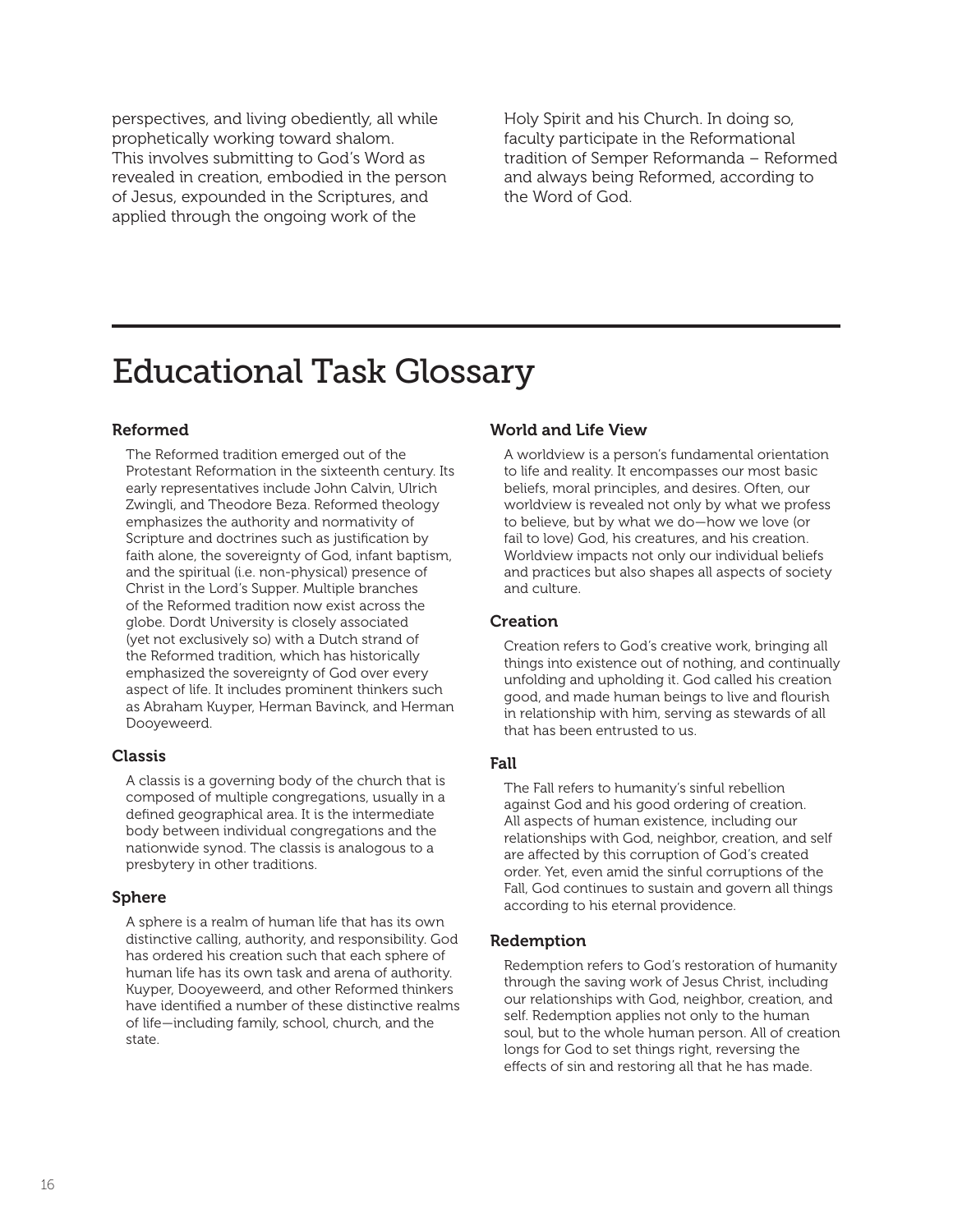#### Fullness

The fullness of the Kingdom is the consummation of God's redemptive plan for humanity and creation. In the present time, we enjoy a foretaste of God's coming Kingdom, but look forward to the peace and perfection of a future age.

#### Cosmos

The cosmos is the entirety of all that God has made. There is nothing in the universe that exists that was not created by God.

#### Covenant

A covenant is a mutual agreement that establishes a fellowship between parties. It is usually accompanied by specific terms and conditions, promising blessings to those who are faithful to the covenant, and specifying penalties for those who violate it. The redemptive covenant between God and humanity accomplishes the salvation of God's people. Through this covenantal relationship, we enjoy an intimate fellowship with our creator, and come to know his will for us.

#### **Office**

In any social context, certain individuals will have responsibility to care for the common good of the community. In family life, parents have responsibility to nourish, educate, and protect their children. In ecclesial life, pastors, elders, and deacons are called to minister to their congregation in various ways. We refer to these roles and responsibilities as "offices." At Dordt University, those who hold office (faculty, staff, president, student, or board of trustee) are granted authority to act on behalf of the community in specific ways. If officeholder acts against the common good of the community, authorized individuals may correct or even remove the individual from his or her office.

#### **Commissions**

All authority derives from God. As Christ's disciples, we are commissioned in his name to spread the knowledge of God through all the world. Doing so, we act as agents of reconciliation to every part of creation.

#### Original Mandate

See "Cultural Mandate."

#### Cultural Mandate

The cultural mandate refers to God's original command to Adam and Eve to serve as stewards of God's good creation, promoting the flourishing of humanity and the natural world (Genesis 1:28).

#### Great Commission

The Great Commission refers to Christ's command to his disciples to preach the gospel to every nation, making disciples and baptizing individuals in the name of the Father, Son, and Holy Spirit (Matthew 28:16-20).

#### Serviceable Insight

At Dordt University, education is about more than mere transmission of information or knowledge; it strives for transformation of the whole person. This transformation, wholly dependent on biblical wisdom, is cultivated in community and equips us to serve God and neighbor. We do not pursue wisdom simply for wisdom's sake or personal benefit; rather, we are seeking wisdom that enables us to better know, serve, and praise our Creator.

#### Reformational

A philosophical school of thought within the Reformed tradition that emphasizes the religious grounding of all areas of life. There is nothing that does not fall under the sovereignty of God. The primary proponents of reformational thought include Herman Dooyeweerd and Dirk H.T. Vollenhoven.

#### Sphere Sovereignty

Sphere sovereignty is a philosophical idea that emerged out of the Dutch Calvinist tradition of Abraham Kuyper and Herman Dooyeweerd. God has ordered his creation such that each sphere of human life (see "Sphere" above) has its own task and arena of authority and responsibility. Each sphere is directly under Divine rule and one sphere may not impinge on another's unique authority. Kuyper, Dooyeweerd, and other Reformed thinkers have identified a number of these distinctive realms of life—including family, school, church, and the state.<sup>1</sup>

1 Richard Mouw, *On Kuyper*